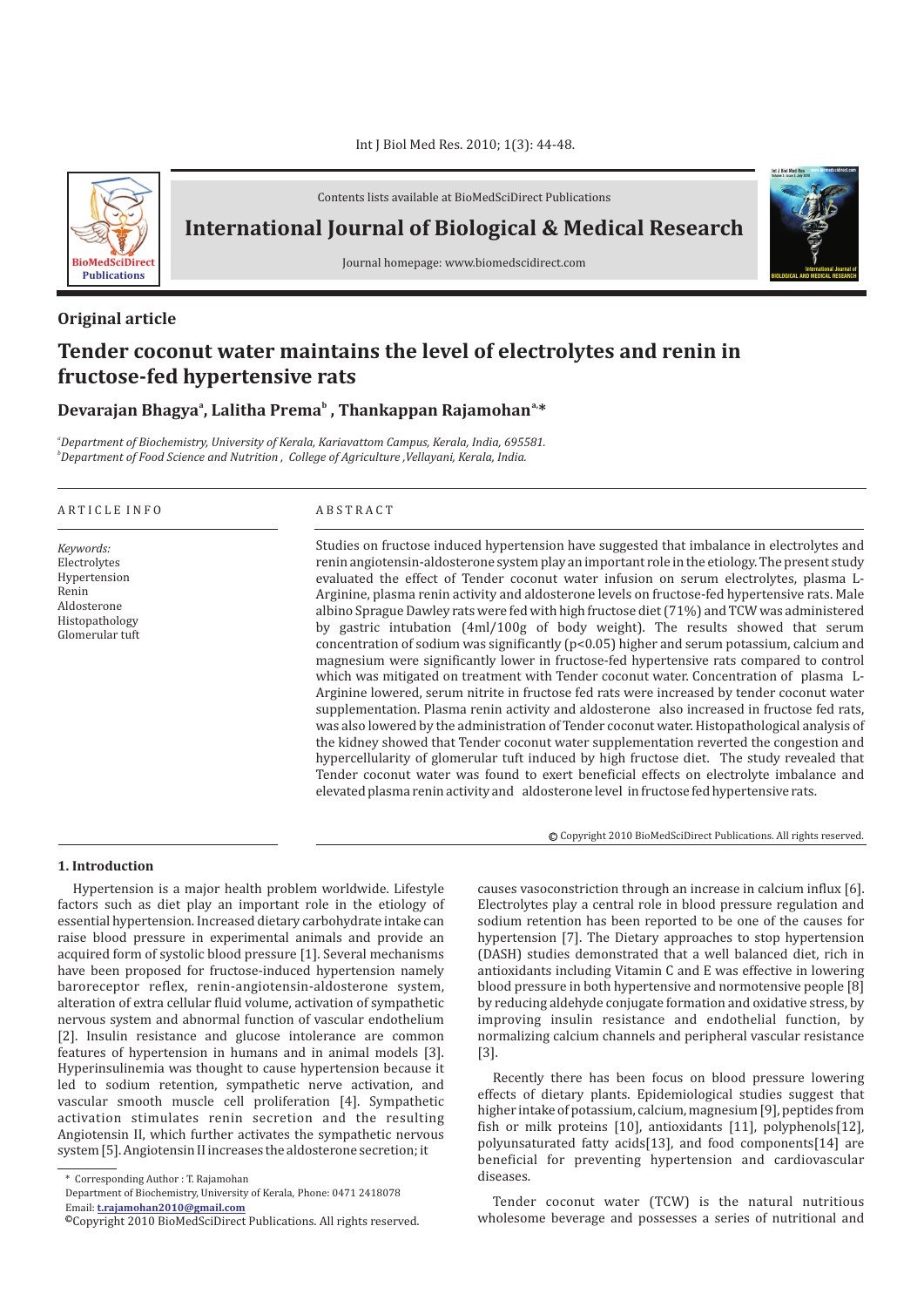therapeutic properties. The richness of macro and micro nutrients in TCW are reported to have hypolipidemic[15], cardioprotective, antihypertensive and antioxidant effects[16, 1, 17].

Dietary supplementation with antioxidants may be beneficial, inexpensive, first-line alternate treatment modality for hypertension without any side effects. Thus the present study was undertaken to find out the effect of TCW on electrolyte imbalance, plasma renin activity and aldosterone levels in fructose fed hypertensive rats.

#### **2. Materials and Methods**

#### *2.1. Tender coconut water (TCW)*

Young coconuts (Cocos nucifera) (West Coast Tall Variety), 5-6 months of age harvested from the coconut trees grown on the University campus were used for the study. The coconuts were dehusked, broken carefully and liquid endosperm was collected and used for the experiment.

#### *2.2. Animals*

Male Sprague- Dawley rats weighing between 170 -190 g, were used for the study. The rats were kept in a laboratory animal unit with a 12 hr light / dark cycle. Throughout the experiment, room temperature was maintained at  $25 \pm 1^{\circ}$ C. The rats were maintained on a standard chow diet (Sai Feeds, Bangalore, India) and water ad libitum prior to dietary manipulation. Institutional ethical committee approved the study and the guidelines for care and use of laboratory animals published by the US National Institute of Health (NIH Publication no. 85-23, revised1996) [18] were followed throughout the experimental period.

After acclimatization, the experimental rats were randomly divided into 4 groups of 6 rats each. The first and second group of rats received the control diet containing 71% cornstarch, 8% fat and 16% protein. The third and fourth group received a diet containing 71% fructose, 8% fat and 16% protein. The duration of experimental period was five weeks.

Group I-control

Group II-control + TCW (4 ml/ 100 g body weight).

Group III- Fructose-fed

Group IV- Fructose-fed + TCW (4 ml/ 100 g body weight).

From the thrid week onwards rats of group II and IV recieved TCW by gastric intubation. All other rats recieved same volume of distilled water.

At the end of the experiment, the animals were sacrificed by decapitation and blood samples were collected for biochemical determinations. Serum sodium and potassium was assayed [19] by a kit purchased from M/S Excel diagnostics Pvt. Ltd. Hyderabad, India. Serum calcium was assayed [20] using a kit from ERBA diagnostics, Mannheim, Germany and Magnesium [21] by kit purchased from Wako Diagnostics, Japan. Plasma L-Arginine [22], serum nitrite [23], Plasma renin[24] and plasma aldosterone[25] were measured in all the groups. Histological studies of kidney were also done in control and experimental groups [26].

#### *2.3. Statistical analysis*

The SPSS statistical program was employed for statistical analysis. The results were evaluated using analysis of variance (ANOVA) utilizing the F test. The results are presented as the mean value ± SD for the control and experimental rats. Differences among the means for the groups were assessed using the Duncans Multiple Range Test to determine which mean values were significantly different at p<0.05.

### **3. Results and Discussion**

Several studies have found that high fructose diet produce an animal model of hypertension reported earlier [1, 27]. Electrolyte imbalance and alteration in renin-angiotensin system plays a key role in the pathogenesis of hypertension. Numerous epidemiological and intervention studies have demonstrated a positive correlation between sodium intake and elevated blood pressure [28]. Mineral micronutrients viz., Sodium (Na), Potassium (K), Calcium (Ca) and Magnesium (Mg) have been shown to have a direct effect on blood pressure based on epidemiological, laboratory and clinical investigations [2]. Dietary intake of K, Ca and Mg has been reported to lower blood pressure. Combinations of these mineral supplements would lower blood pressure, which would be greater than the reductions reported in studies of cation alone [29]. In high fructose-fed group the serum concentrations of K, Ca and Mg were found to be significantly (p<0.05) lower and serum Na was found to be higher which was reversed on treatment with TCW (Table 1).

Table 1. Demographic characteristics of different study group.

| Sodium                        | Potassium              | Calcium               | <b>Magnesium</b>             |
|-------------------------------|------------------------|-----------------------|------------------------------|
| (mMol/l)                      | (mMol/l)               | (mg/dl)               | (mg/dl)                      |
| $123.21 \pm 4.35^{\circ}$     | $5.3 \pm 0.3^{\circ}$  | $12.48 \pm 0.4^b$     | $3.46 \pm 0.3^b$             |
| $122.21 \pm 4.6^b$            | $5.5 \pm 0.17^b$       | $12.9 \pm 0.3^b$      | $3.78 \pm 0.27$ <sup>b</sup> |
| $135.71 \pm 3.1$ <sup>a</sup> | $3.05 \pm 0.4^{\circ}$ | $9.5 \pm 0.5^{\circ}$ | $1.7 \pm 0.2$ <sup>a</sup>   |
| $129.4+1.4^{b}$               | $4.96 \pm 0.3^b$       | $11.8 \pm 0.4^b$      | $3.3 \pm 0.2^b$              |

Values are mean ±SD for six rats.

P<0.05, a indicates that the results are significantly different from group 1, b indicates that the results are significantly different from group 3.

In the study, increased concentration of sodium in fructose fed rats, which was lowered by tender coconut water treatment. Variation in Na intake will lead to changes in insulin sensitivity and plasma insulin concentration [30]. Hyperinsulinemia in high fructose fed rats is shown to be associated with renal sodium retention [31], which could contribute to the development of hypertension. The renin angiotensin system (RAS) plays a central role in the regulation of blood pressure, electrolyte and volume homeostasis. It acts primarily by controlling renal reabsorption of sodium. Renin is a proteolytic enzyme which when released initiates a cascade of enzyme reactions leading to the production of Angiotensin II having many actions viz., systemic vasoconstriction, vasopressin release, increased sodium reabsorption and aldosterone release. RAS determines the homeostasis of Na and K [32]. Plasma aldosterone levels and renin activity were elevated in fructose-fed rats, which were restored, to normal by TCW treatment (Table 2).

| Renin $(ng/ml/hr)$          | Aldosterone (ng/dl)     |
|-----------------------------|-------------------------|
| $3.34 \pm 0.007^{\rm b}$    | $189.0 + 1.4^b$         |
| $3.21 + 0.12^b$             | $188.7 \pm 1.0^b$       |
| $6.1 \pm 0.14$ <sup>a</sup> | $222.5 \pm 3.5^{\circ}$ |
| $3.4 \pm 0.007^{\rm b}$     | $197+1.4^{b}$           |

Values are mean ±SD for six rats.

P<0.05, a indicates that the results are significantly different from group 1, b indicates that the results are significantly different from group 3.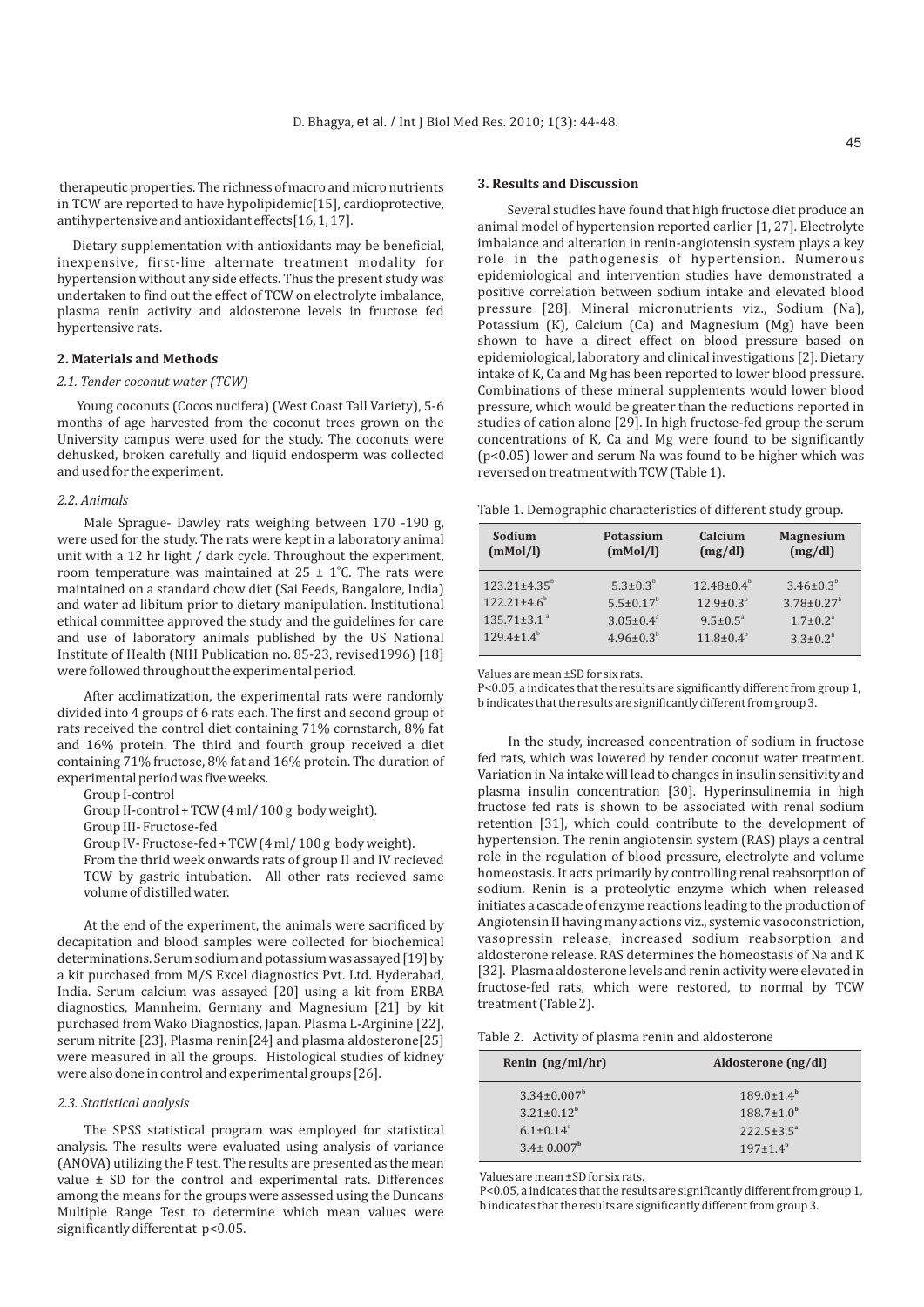Vascular RAS upregulated in fructose fed a rat, which indicates that vascular RAS mediates vascular dysfunction and vascular oxidative stress in fructose fed hypertensives [33]. Aldosterone is reported to increase the blood pressure [34] and plays an important role in the control of blood pressure and water and electrolyte homeostasis. Excess mineralocorticoids cause sodium and water retention and potassium excretion by the kidney followed by "sodium escape" with the maintenance of the new volume associated with hypertension and hypokalemia[35].

Chemical characterization of TCW (Table 3) shows that it is a rich source of several biologically active components namely potassium (300 mg/dl), calcium (40 mg/dl), magnesium (16 mg/dl) Vitamin C (30mg/dl) and free aminoacid L-Arginine (30 mg/dl). L-Arginine is reported to have significant hypolipidemic, antihypertensive and antiatherogenic effect [36, 37]. Potassium decreases urinary calcium excretion and increases body calcium balance, probably by increasing renal calcium resorption[38]. Potassium supplementation has also been reported to lower systolic and diastolic blood pressure [39]. High potassium diets have been reported to prevent hypertensive endothelial injury and intimal thickening [40]. The direct effect of K on blood pressure regulation would be through its effect on natriuresis, baroreceptor sensitivity, the RAS system, vasodilation, and sympathetic nervous system activation. In addition to this, K is also involved in the inhibition of free radical formation, vascular smooth muscle proliferation and arterial thrombosis [41,42].

Table 3. Composition of tender coconut water (TCW) used for the study

| <b>Constituents</b>   | <b>TCW</b> |
|-----------------------|------------|
| Total sugar (%)       | 4.6        |
| Total protein (mg/dl) | 146        |
| L-Arginine $(mg/dl)$  | 32         |
| Vitamin C (mg/dl)     | 30         |
| Polyphenols (mg/dl)   | 3.75       |
| Selenium (mg/dl)      | 0.001      |
| Sodium (mg/dl)        | 40         |
| Potassium (mg/dl)     | 300        |
| Magnesium (mg/dl)     | 16         |
| Calcium (mg/dl)       | 40         |

Ca supplementation has also been shown to decrease blood pressure in hypertension [43]. NO synthase produces NO from Larginine through Ca dependent process. NO is responsible for the acetylcholine mediated vascular relaxation. Accelerated degradation of NO may lead to impaired vasodilation and hence increased blood pressure [44]. Several studies have indicated that magnesium plays a role in the etiology of hypertension and in glucose homeostasis. Magnesium administration, concomitant with potassium, assists tissue replenishment of potassium [45]. The role of Ca in regulating vascular tone is dependent on magnesium. Mg deficiency have been reported to increase the susceptibility of lipoproteins to lipid peroxidation [46] which results in a high rate of free-radical formation [47] which inactivate the endothelium-derived relaxation factor, NO, which when undergo degradation by superoxide anions could contribute to the enhancement of the arterial contractile response, resulting in the development and maintenance of hypertension [48]. From the results it is clear that, sodium retention occurs in fructose fed hypertensive rats, which alters the electrolyte balance and renin angiotensin homeostasis. Tender coconutwater possess significant antihypertensive property that maintains the electrolyte balance and renin aldosterone homeostasis.

Tender coconut water supplementation increased the plasma L-Arginine and serum nitrite levels compared to fructose fed control rats.

(Table 4). L-Arginine infusion has shown to produce peripheral vasodilation and have antihypertensive effects [49]. Dietary supplementation with L-Arginine has been reported to reverse dysfunctional arginine/nitric oxide pathway in endothelium [50]. Increased plasma L-Arginine and serum nitrite indicate increased production of nitric oxide in tender coconut water supplemented rats. NO synthase produces NO from L-Arginine through calcium dependent process. NO is responsible for the acetylcholine mediated vascular relaxation. Accelerated degradation of NO may lead to impaired vasodilation and hence increased blood pressure [44].

Table 4. Concentration of plasma L-arginine (µ mol/ml) and serum nitrite (µ mol/l)

| Plasma L-Arginine              | Serum nitrite                 |
|--------------------------------|-------------------------------|
| $0.132 + 0.002^b$              | $11.65 \pm 0.88$ <sup>b</sup> |
| $0.135 \pm 0.002^b$            | $11.91 \pm 0.76^{\circ}$      |
| $0.125 \pm 0.004$ <sup>a</sup> | $10.24 + 0.27$ <sup>a</sup>   |
| $0.183 \pm 0.013^b$            | $11.97 \pm 0.72^b$            |

Values are mean ± SD for six rats .

P< 0.05, a indicates that the results are significantly different from group 1, b indicates that the results are significantly different from group 3.

Kidney plays a central role in the regulation of the balance of body salt and water, and disordered regulation of renal functions is responsible for the altered balance of salt and water in pathophysiological states including some experimental models of hypertension. Histopathological studies of kidney revealed that high fructose diet produced glomerular tuft congestion (Fig. 1), which was reverted by TCW treatment. This suggests that renal dysfunction could be ameliorated by treatment with TCW, which may be beneficial in the control of blood pressure.

Figure 1. Light microscopic appearance of the kidney sections stained with Hematoxylin-Eosin (40X)



1.Control Renal glomeruli shows normal structure. The renal tubules lined with low simple cubic epithelium. The tubules have a relatively regular distinct lumen.

2. Control + TCW- The kidney architecture same as that of control. No abnormal features.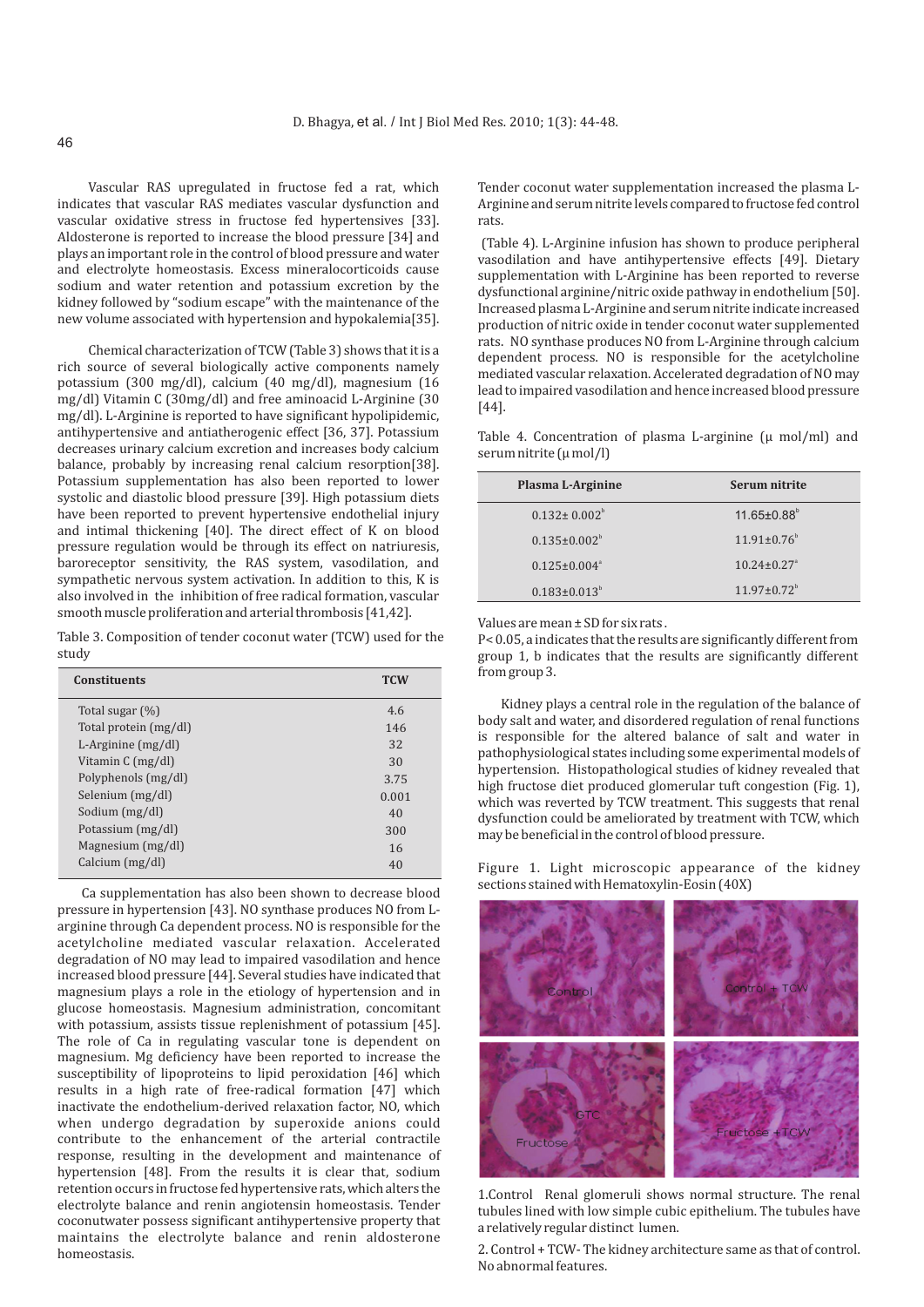3. Fructose fed rats High Fructose diet produced glomerular tuft congestion (GTC), thickening and hypercellularity of glomerular tuft. Degeneration of tubular epithelia.

4. Fructose fed rats + TCW- Congestion and thickening of glomerular tuft is mildly reverted.

#### **4. Conclusion**

In conlcusion, the results of the present study revealed that altered activity of renin angiotensin in fructose fed rats is reversed by tender coconut water which restored the electrolyte imbalance almost normal. Tender coconut water also improved renal dysfunction, which was evident from the histopathological analysis that tender coconut water could enhance the electrolyte imbalance and renin angiotensin system, which plays an important role in the pathophysiology of hypertension.

#### **Acknowledgement**

Financial assistance from University of Kerala Thiruvananthapuram, India is gratefully acknowledged. We also express our sincere thanks to Dr. Sankar (Professor and Head, Dept. of Pathology, Govt. Medical College, Thiruvananthapuram, India) for helping us with the histopathological analysis.

#### **Conflict of interest statement**

The authors declare that there are no conflicts of interest.

#### **5. References**

- [1] Bhagya D, Prema L, Rajamohan T. Beneficial effects of tender coconut water on blood pressure and lipid levels in experimental hypertension. J Cell Tissue Res. 2010; 10(1): 2139-2144.
- [2] Dakshinamurti K, Dakshinamurti S. Blood Pressure regulation and micronutrients. Nutr Res Rev. 2001; 14:3-43.
- [3] Sudesh vasdev DVM, Vicki Gill RT. Antioxidants in the treatment of hypertension. Int J Angiol. 2005; 14:60-73.
- [4] Yasuhiro N, Takahito T, Hideo M, Takayuki I, Kenji O. Decrease in renal medullary endothelial nitric oxide synthase of fructose-fed, salt sensitive hypertensive rats. Hypertension. 2002; 40: 190-194.
- [5] Rahn KH, Barenbrock M, Hausberg M. The sympathetic nervous system in the pathogenesis of hypertension. J Hypertension. 1999; 3:S11-S14.
- [6] Holtback U, Kruse MS, Brismar H, Aperia A. Intrarenal dopamine coordinates the effects of antinatriuretic and natriuretic factors. Acta Physiologica Scandinavica. 2000; 168, 215-218.
- [7] Cowley A W, Lohmeir T E. Changes in renal vascular sensitivity and arterial pressure associated with sodium intake during long-term intra renal norepinephrine infusion in dogs. Hypertension 1979; 16: 549-558.
- [8] Appel LJ, Moore TJ, Obarzanek E, Vollmer WM. A Clinical trial of the effects of dietary patterns on blood pressure. N Eng J Med. 2001; 336(16): 1117- 1124.
- [9] Mc Carron DA, Morris CD, Henry HJ, Stanton JL. Blood pressure and nutrient intake in the United States. Science. 1984; 224: 1392-1398.
- [10] Kawasaki T, Seki E, Osajima K. Antihypertensive effect of valyl-tyrosine, a short chain peptide derived from sardine muscle hydrolyzate, on mild hypertensive subjects. J Hum Hypertension. 2000; 14: 519-523.
- [11] Block G, Mangels AR, Norkus EP, Patterson BH, Levander OA, Taylor PR. Ascorbic acid status and subsequent diastolic blood pressure.Hypertension. 2001; 37: 261-267.
- [12] Keli SO, Hertog MGL, Feskens EJM, Kroumhout D. Flavanoids,antioxidant vitamins and risks of stroke: The Zutphen study. Arch Intern Med. 1996; 156: 637-642.
- [13] Holm F, Andreassen AK, Aukrust P. Omega-3 fatty acids improve blood Pressure control and preserve renal function in hypertensive heart transplant recipients. Eur Heart J. 2001; 22: 428-436.
- [14] Iwase M, Ichikawa K, Tashiro K. Effects of monosodium glutamateinduced obesity in spontaneously hypertensive rats vs Wistar Kyoto rats: Serum leptin and blood flow to brown adipose tissue. Hypertension Res. 2000; 23: 503-510.
- [15] Sandhya VG, Rajamohan T. Beneficial effects of coconut water feeding on lipid metabolism in cholesterol-fed rats. J Med Food. 2006; 9: 400-407.
- [16] Anurag P, Rajamohan T. Cardioprotective effect of tender coconut water in experimental myocardial infarction. Plant foods Hum Nutr. 2003; 24: 143- 166.
- [17] Loki AL, Rajamohan T. Hepatoprotective and antioxidant effect of tender coconut water on carbon tetrachloride induced liver injury in rats. Ind J Biochem Biophys. 2003; 40: 354-357.
- [18] The guidelines for care and use of laboratory animals. US National Institutes of Health (NIH Publication no.85-23, revised1996).
- [19] Terri AE, Sesin PG. Colorimetrie determination of potassium in human serum and plasma using sodium tetraphenyl boron. Ann J Clin Pathol. 1958; 29:86-89.
- [20] Moorehead WR, Briggs HC. 2-Amino-2-methyl-1- proplanol as the alkalizing agent it an improved continous flow cresolphthalein complexone procedure for calcium in serum. Clin chem. 1974; 20: 1458- 1460.
- [21] Mann CK, Yoe JH. Spectrophotometric determination of magnesium with sodium 1-azo-2-hydroxy-3-(2,4-dimethylcarboxanilido)-naphthalene-1'- (2-hydroxybenzene-5-sulfonate). Anal Chem. 1956; 28: 202-205.
- [22] Gopalakrishnan R, Nagarajan B. A specific and sensitive method for estimation of L- arginine in body fluids and tissues. Ind J Biochem Biophys. 1979; 16: 69-71.
- [23] Green L C, Wagner D A, Glogowski J, Skipper P L, Wishnok J S, Tannenbaum S R. Analysis of nitrate, nitrite and [15 N]- nitrate in biological fluids. Anal BioChem. 1982; 126: 131-138.
- [24] Mayes D, Furuyama S, Kem DC, Nugent CA. A radioimmunoassay for plasma aldosterone. J Clin Endocrinol Metab. 1970; 30: 682-685.
- [25] Stockigt JR, Collins RD, Noakes CA, Schambelan M. Renal vein renin in various forms of renal hypertension. Lancet. 1972; 1: 1194-1197.
- [26] Lamberg SL, Rothstein R. Laboratory manual of histology and cytology. 1978. AVI Publishing Company Inc: Westport, CT USA.
- [27] Fang TC, Huang WC. Angiotensin receptor blockade blunts hyperinsulinemia- induced hypertension in rats. Hypertension. 1998; 32:235-242.
- +- [28] Akar F, Jiang G, Paul RJ, WC O'Neill. Contractile regulation of the Na+ -K 2cl- cotransporter in vascular smooth muscle. Am J Physiol. 2001; 281: C575-C584.
- [29] Sacks FM, Brown LE, Appel L, Borhani NO, Evans D, Whelton P. Combinations of potassium, calcium and magnesium supplements in hypertension. Hypertension. 1995; 26:950-956.
- [30] Donovan D S, Solomon C G, Seely E W, Williams G H and Simonson D C. Effect of sodium intake on insulin sensitivity. Am J Physiol. 1993; 264: E730- E734.
- [31] Defronzo R A, Goldberg M, Agus Z S. The effects of glucose and insulin on Renal electrolyte transport. J Clin Invest. 1976; 58: 83-90.
- [32] Resnick LM. Therapeutic implications of calcium intake in hypertension. Am J Hypertension. 1999; 12:82-83.
- [33] Tobey TA, Mondon CE, Zavaroni I, Reaven GM. Mechanism of insulin resistance in fructose fed rats. Metabolism. 1982; 31: 608-612.
- [34] Chen M, Lee J, Malvin RL. Central administration of aldosterone increases Blood pressure in rats. Clin Exp Hypertension. 1989; 11 (3): 459-472.
- [35] Mulatero P, Caserta M, Bertello C, Schiavone D, Verhovez A, Giraudo G, Morello F, Veglio F. Aldosterone as an independent factor in cerebrovascular damage. Clin Exp Hypertension. 2008; 30: 785-797.
- [36] Salil G, Rajamohan T. Hypolipidemic and antiperoxidative effect of coconut protein in hypercholesterolemic rats. Ind J Exp Biol 2000; 39:1028-1034.
- [37] Miguez I, Marino G, Rodriguez B, Taboada C. Effects of dietary L-arginine supplementation on serum lipids and intestinal enzyme activities in diabetic rats. J Physiol Biochem 2004; 60:31-37.
- [38] Leman J Jr, Pleuss JA, Gray RW, Hoffmann R. Potassium administration increases and potassium deprivation reduces urinary calcium excretion in healthy adults. Kidney Int 1991; 39: 973-983.
- [39] Cappuccio FP, Markandu ND, MacGregor GA. Dietary salt intake and hypertension. Klin Wochenschr. 1991; 69 (Suppl 25):17-25.
- [40] Tobian L, Lange J, Ulm K, Wold L, Iwai J. Potassium reduces cerebral hemorrhage and death rate in hypertensive rats, even when blood pressure is not lowered. Hypertension. 1985; 7: I110-I114.
- [41] McCabe RD, Young DB. Potassium inhibits cultured vascular smooth muscle proliferation. Am J Hypertension. 1994;7:346-350.
- [42] Lin H, Young DB. Interaction between plasma potassium and epinephrine in coronary thrombosis in dogs. Circulation, 1994; 89:331-338.
- [43] Sallinen K, Arvola P, Wuorela H, Ruskoaho H,Vapaatalo H, Porsti I. High calcium diet reduces blood pressure in exercised and nonexercised hypertensive rats. Am J Hypertension. 1996; 9:144-156.
- [44] Newaz MA, Nawal NNA, Rohaizan CH, Muslim N, Gapor A. α-Tocopherol increased nitric oxide synthase activity in blood vessels of spontaneously hypertensive rats. Am J Hypertension. 1999; 12:839-844.